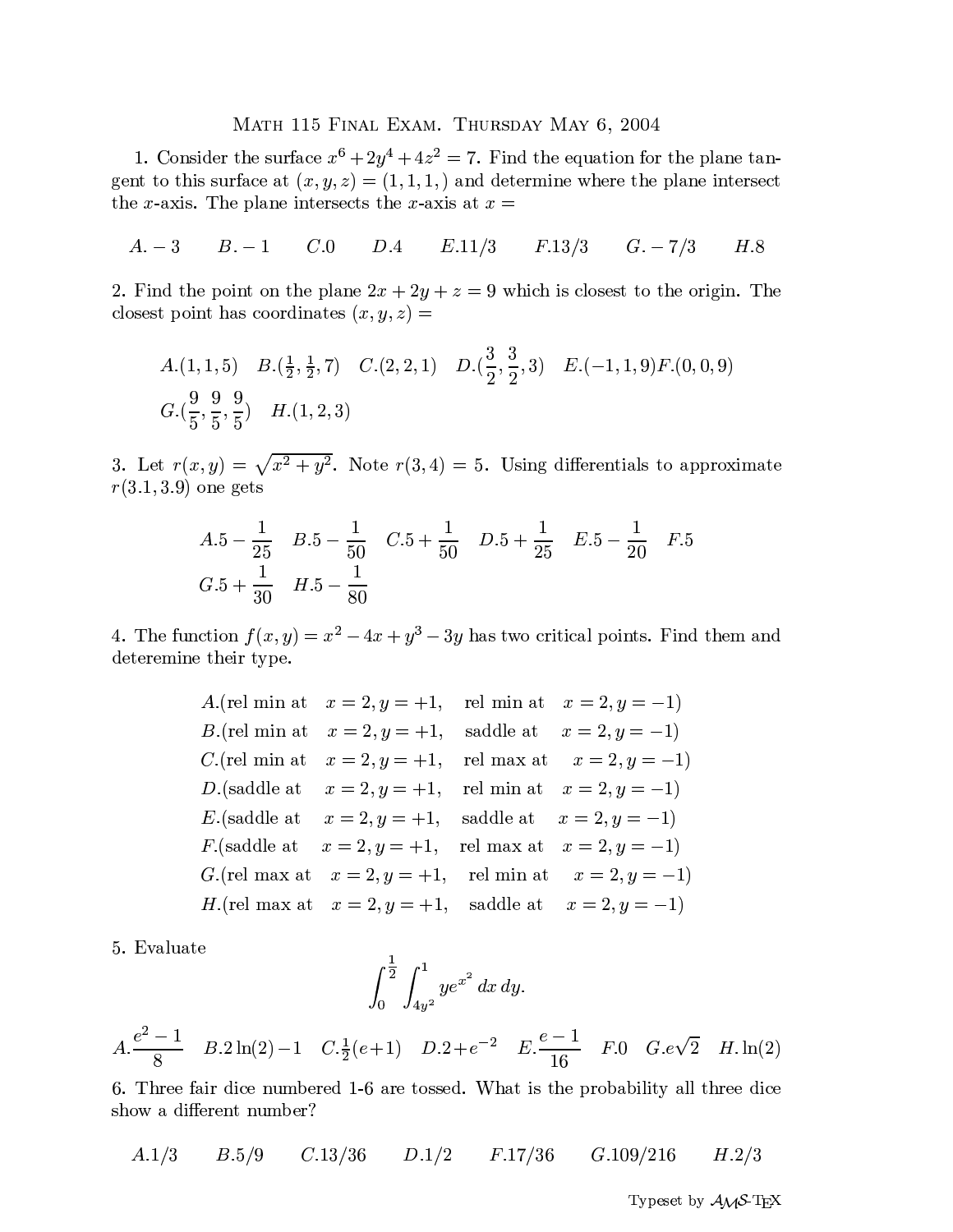[]2mC>@?v>bG3?;>AcC?;>@>zIJ68:`79@2£4B68:|7 f?;6/</EaIJ>J9C>eG8</9Q] 68F5AcC>lAc:`y>-IJ68:`7 :`9FHG3:`? IJ68:|7- f?v6/</EaIJ>@9C>@G8</91 68F5A;C>zAc:`y>32 IJ68:`7 :|9o9;>Jg`>eIwA;>e< GTA?cG37a</68y G37a< Ac689;9v>e< A¯{h:`IJ>32~ADf?;6/</EaIw>@9LGbC>eG8</9D687AcC> ?v9vA :`fRG37a<RGzAiG3:|g`9687AcC>9;>eIw687a< :|f2mÁ'CaGTAL:`9 the probability the selected coin was the fair coin, coin  $B$ .

&TQ8 1e& <sup>½</sup> 1 Q]T V(8[ m 1[8 <sup>½</sup> l ]  V(

 <sup>2</sup> G3?5IJ687]AcG3:`79B½?;>e<b¿aG3g`g|95G37a<bV k?;>@>@7¿aG3g|g`9@2¯FAcC?v>@>h¿aG3g|g`9BG3?v>h9;>@g|>eIwAc>@<GTA5?cG37a</68y (without replacement) what is the probability that there are more red balls than green balls?

&1 1TQ T ½&&181 Q] Va1½ [8&181 8 &1\$Q R[8&1

/2¯7bAcC>{B68?;g=<z9v>@?;:`>J9B68FF6(689v¿aG3g`g]GAcC?v>@>wj kG3y>ZybGTAcIiCz:`95fg`G\$° >@<(G37a<zAcC>fg=Ge° >@?{C6  $\cdot$  and  $\cdot$  in the form interval and  $\cdot$  for  $\cdot$  and  $\cdot$  for  $\cdot$  for  $\cdot$  for  $\cdot$ k:|³ >J7 kG3yz>£GkG3:`79ÊA 5g`G\$° >J? :`9lG3g|{G\$°(9 T(2xÁ'CaGTA:`9A;C>bf?;68¿aG3¿:`g|:|A¯° A;CaGTA5g`G\$° >@? {:`g`g¿s>AcC>lIcCaG3yzf:`687sÃ n568EybGe°G39v9;Eyz>lG3g|gAcC?;>J> kG3yz>@9LG3?v>fg=Ge° >e<>J³ >@7R:|F-687>  $\frac{1}{2}$   $\frac{1}{2}$   $\frac{1}{2}$   $\frac{1}{2}$   $\frac{1}{2}$   $\frac{1}{2}$   $\frac{1}{2}$   $\frac{1}{2}$   $\frac{1}{2}$   $\frac{1}{2}$   $\frac{1}{2}$   $\frac{1}{2}$   $\frac{1}{2}$   $\frac{1}{2}$   $\frac{1}{2}$   $\frac{1}{2}$   $\frac{1}{2}$   $\frac{1}{2}$   $\frac{1}{2}$   $\frac{1}{2}$   $\frac{1}{2}$   $\frac{1}{2}$ 

$$
A.\frac{12}{15} \quad B.\frac{67}{125} \quad C.\frac{14}{25} \quad D.\frac{3}{5} \quad E.\frac{76}{125} \quad F.\frac{81}{125} \quad G.\frac{93}{125} \quad H.\frac{4}{5}
$$

<sup>1</sup> 2(:</:|ªs>@?v>@7]AZfaG3:`?;968F-9;6/I(9np?;>e<a¿g`E> k?cGe°/{hC:Ac>-afE?;fg`>G37a< k?;>@>@7st k6zAc6A;C> laundry (12 socks in all) and 9 come back. What is the expected number of pairs of socks that come back? Expected number of pairs of socks that come back  $=$ 

$$
A.5/2
$$
  $B.11/3$   $C.3$   $D.22/7$   $E.34/11$   $F.36/11$   $G.40/11$   $H.4$ 

18132\_^-:`7a<£AcC>L¿s>@9vAg`>@G39vAm9cd&EaG3?;>J9 /AAc6lAcC>F68E?mfN68:`7 Ac9onpKrq;Sat-Y <sup>n</sup> qe1t}qrnv18qiQ]twnv18q;V(t-G37a<  $(2,5).$ 

$$
A.y = -x + 6 \quad B.y = x + 2 \quad C.y = x + 3 \quad D.y = 2x + 1 \quad E.y = 2x + 3
$$
  

$$
F.y = 3x \quad G.y = 3x + 1 \quad H.y = 3x - 1
$$

1\$Q(2!(EffN689;>#" :`9GIJ687 Ac:|7&E68E9l?cG37a</68y ³TG3?;:`G3¿g`></:|9vAc?;:|¿E/Ac>e< <sup>687</sup> AcC>:`7 Ac>@?ʳ3G3g\$ q;V% with probability distribution  $f(x) = x/8$ . Compute the conditional probality that  $V$  ii ala $S$  af  $W$  iii) ala $A$   $A$   $C$   $A$   $D$   $A$  $X < 3|2 < X < 4$ ).  $Pr(2 < X < 3|2 < X < 4)$  =

$$
A.1/4 \quad B.1/3 \quad C.5/12 \quad D.11/24 \quad E.1/2 \quad F.7/16 \quad G.7/12 \quad H.9/16
$$

1 and the set of the Indeed Property in the INSTERNATION of the INSTERNATION of the INSTERNATION of the INSTERN frobability that the two points are within two feet of each other? (i.e. compute  $\Pr(|x-y| < 2 \text{ feet})$ .  $\text{Prob} =$ 

$$
A.1/3 \quad B.7/15 \quad C.1/2 \quad D.8/15 \quad E.2/3 \quad F.7/10 \quad G.11/15 \quad H.4/5
$$

 $\cdots$  . The same  $\cdots$  is the same  $\cdots$  and  $\cdots$ seconds (probability density function  $f(x) = (1/2) \exp(-x/2)$  for  $x \ge 0$ ) and Y is